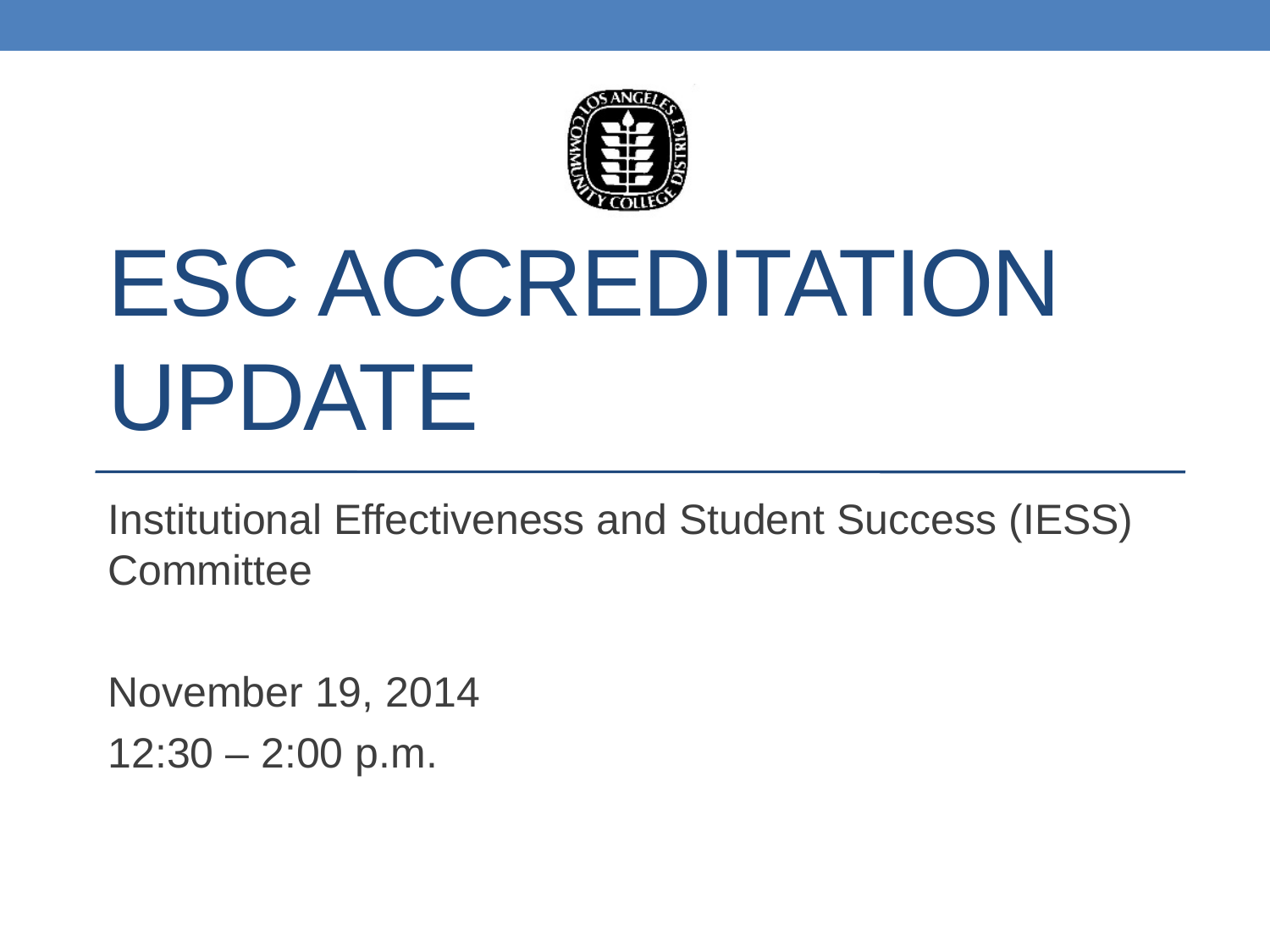### **Fall 2014 - COLLEGES**

• Submit Strategic Plan updates in December

• City, Mission, Southwest, West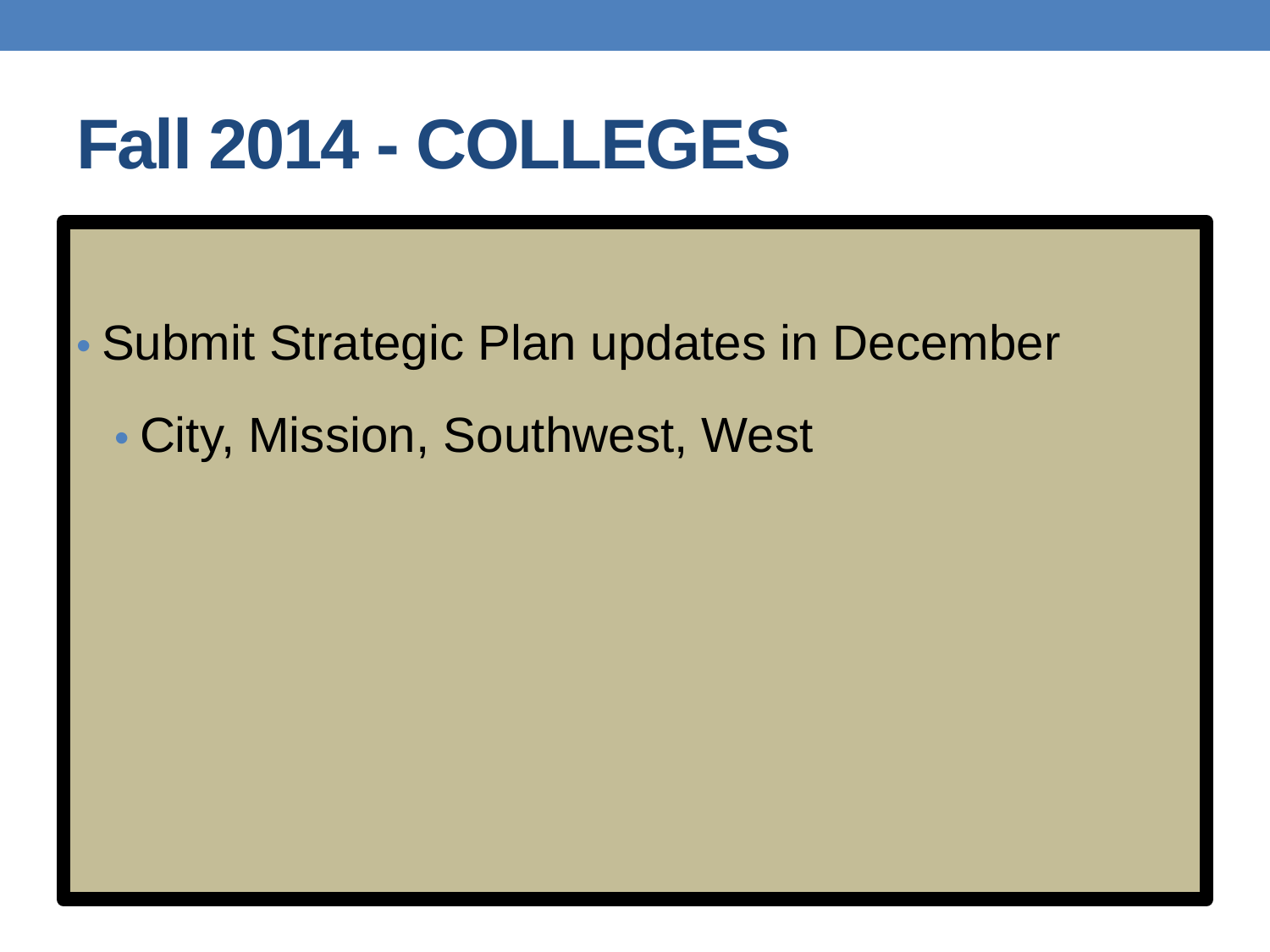## **Fall 2014 – BOARD OF TRUSTEES**

- **IESS Committee conducts site visits in December** 
	- Southwest and West: Tuesday, December 9, 2014
	- Harbor: Thursday, December 11, 2014
- IESS Committee reviews college Strategic Plan updates
	- City, Mission, Southwest, West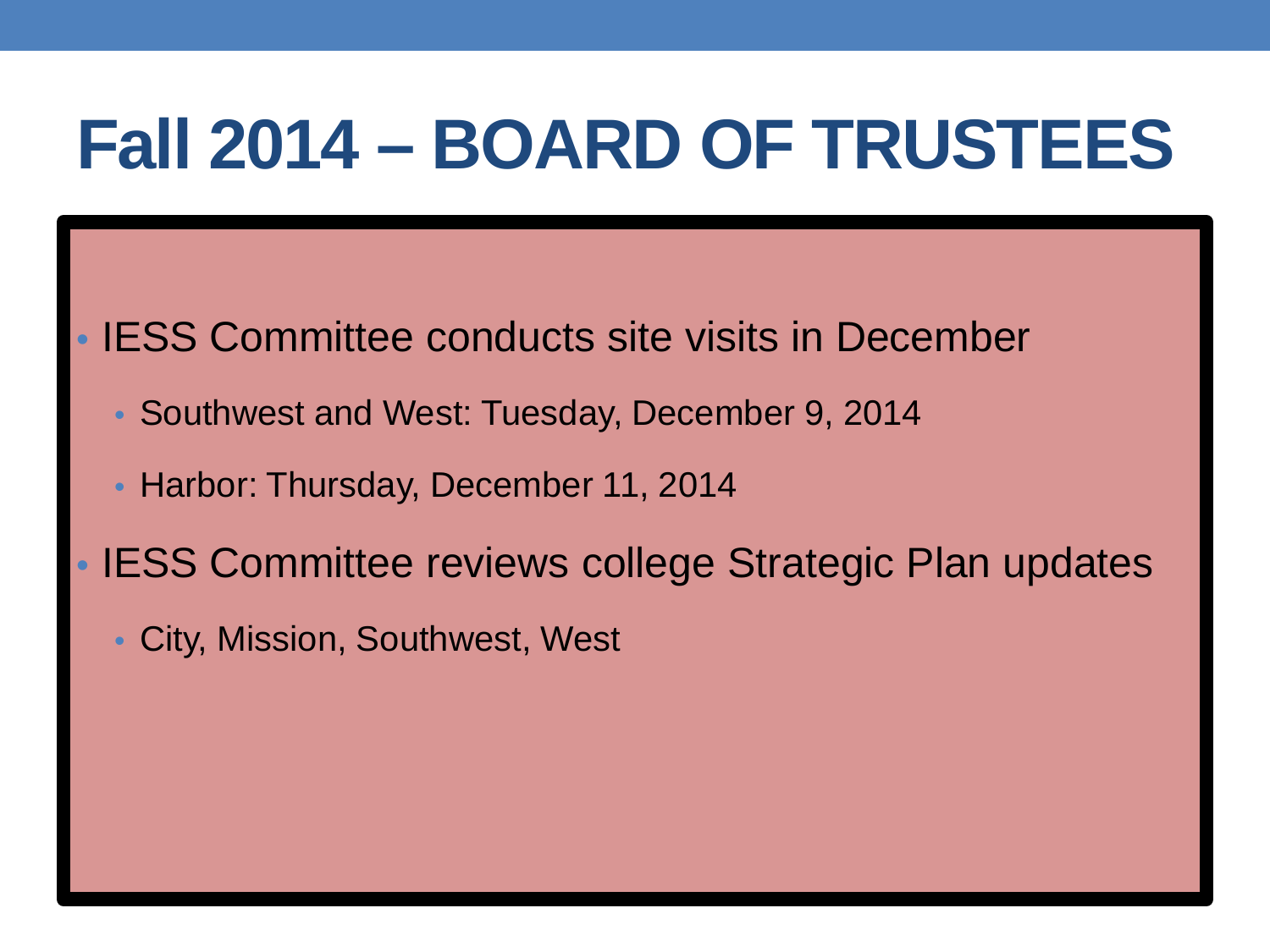#### **Fall 2014 – District Planning and Accreditation Committee (DPAC)**

- Review District and college evidence against new standards
- Begin review of LACCD Strategic Plan (DSP)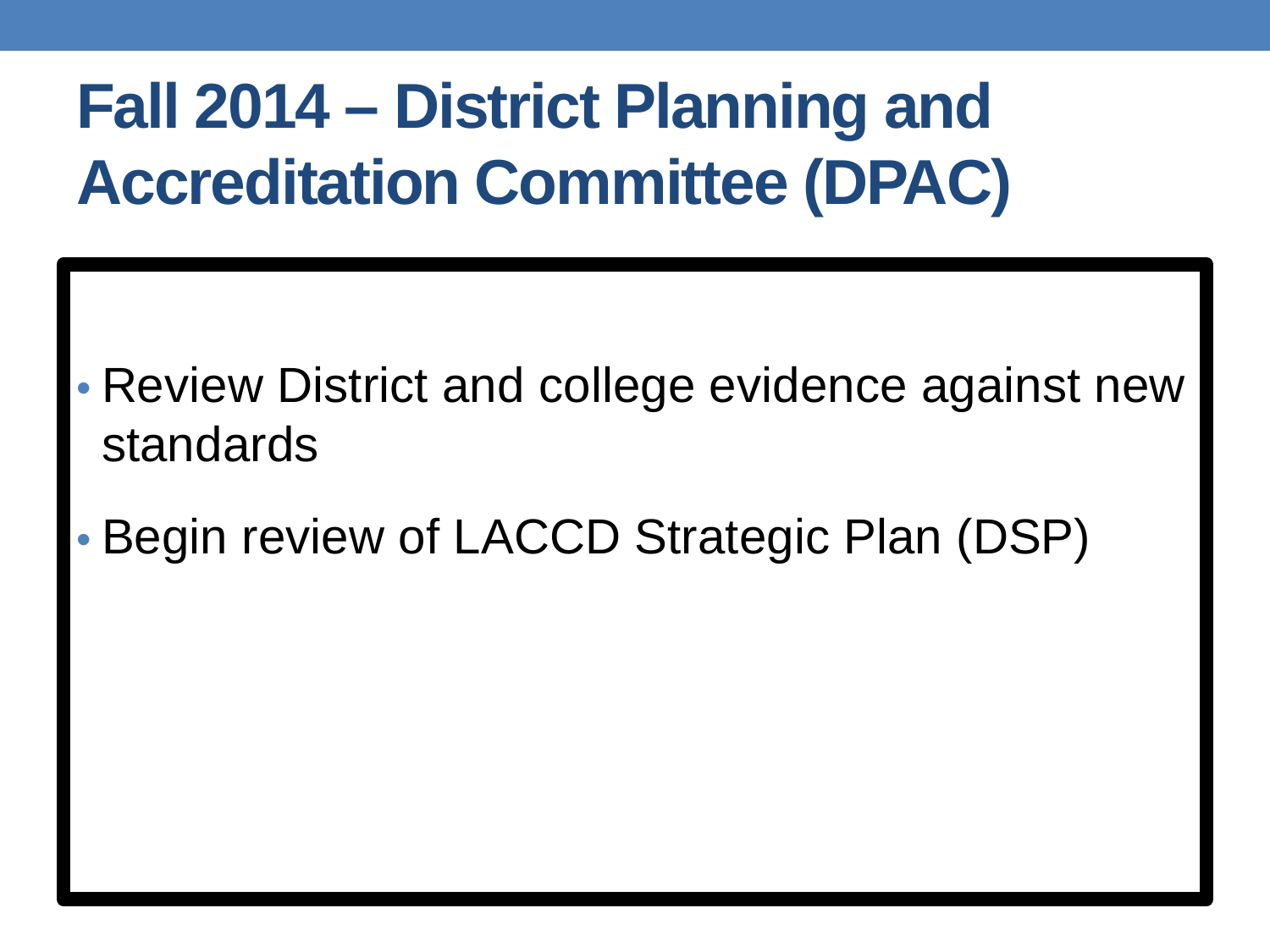#### **Fall 2014 – Educational Services Center (ESC)**

- Develop program review for all units in the ESC: 3-5 Service Area Outcomes for each unit (December 2014)
- Begin internal review of District Governance and Functions Handbook, Parts 1 & 2 (December 2014)
- Review Districtwide councils and committees, Board committees, and corresponding websites (December 2014)
- Provide final draft of District recommendation updates for Seaside colleges (October 2014)
- Develop SharePoint document management system for District evidence (October-December 2014)
- Conduct Student Survey (September-October 2014)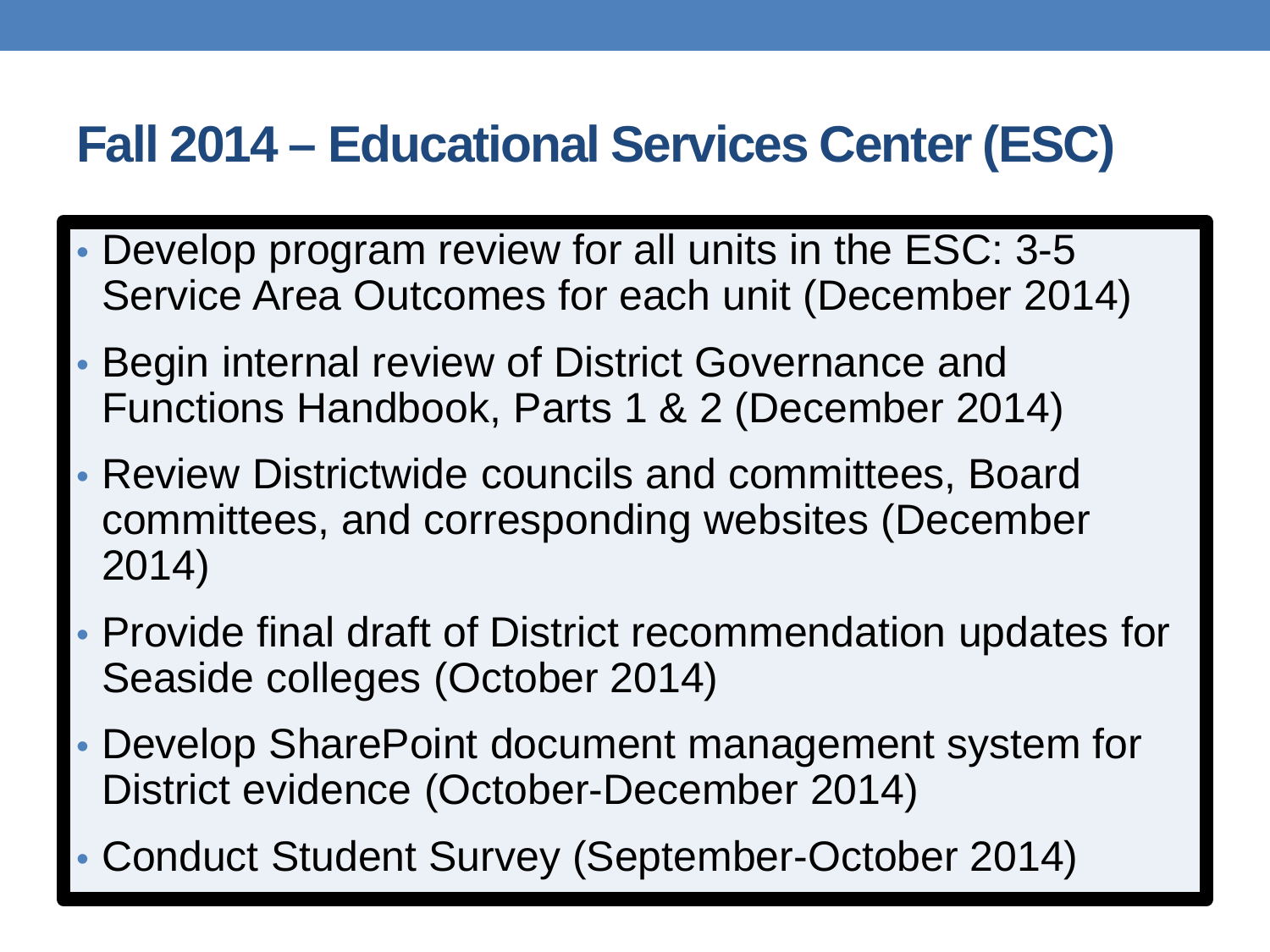#### **Winter 2015 - COLLEGES**

- Three colleges to submit Mid-Term reports in January
	- Harbor, Southwest, West

- One college to submit a Follow-Up report in January
	- Valley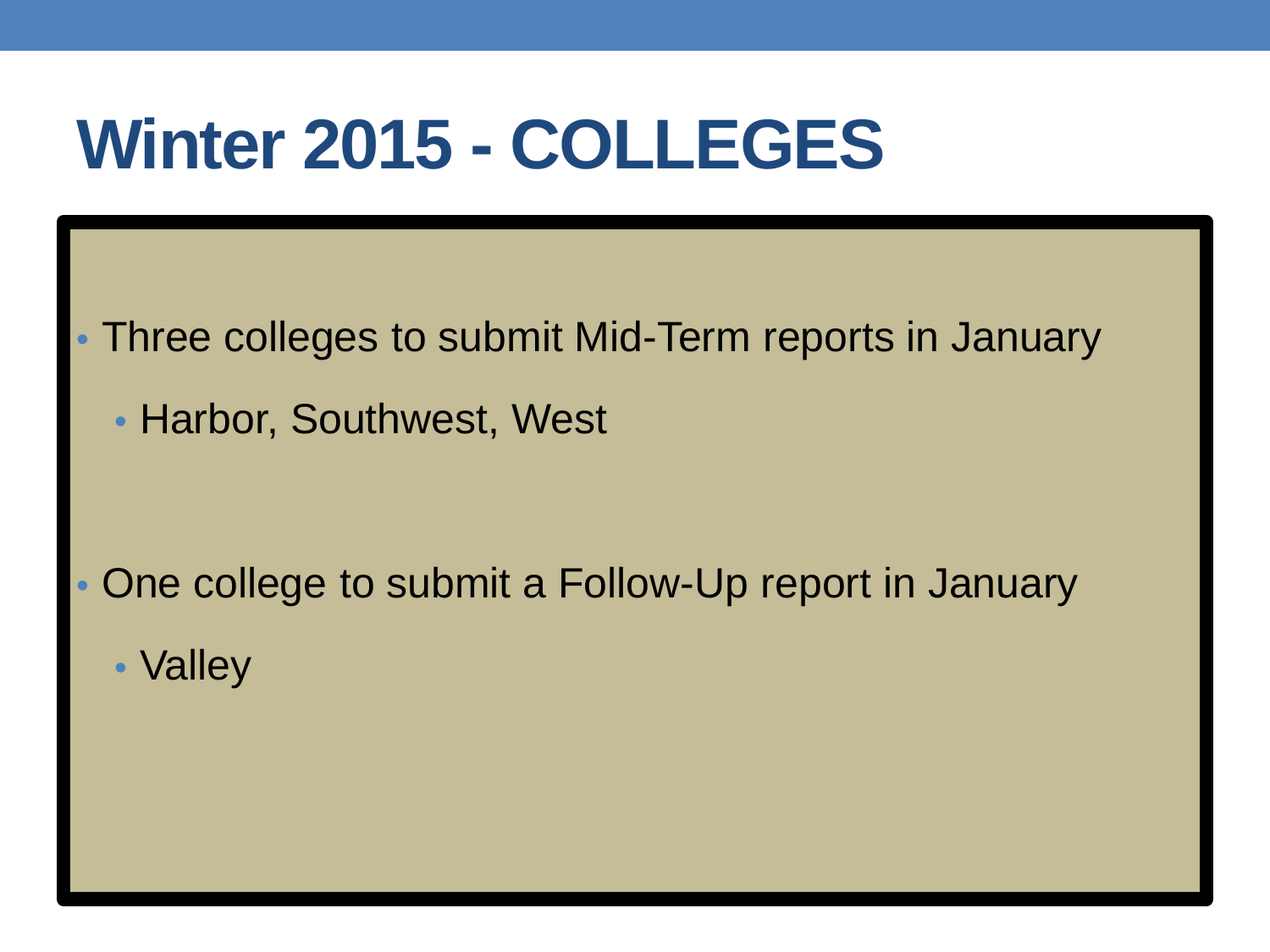#### **Winter 2015 – BOARD OF TRUSTEES**

- **IESS Committee accepts three Mid-Term reports in January** 
	- Harbor, Southwest, West
- IESS Committee accepts one Follow-Up report in January
	- Valley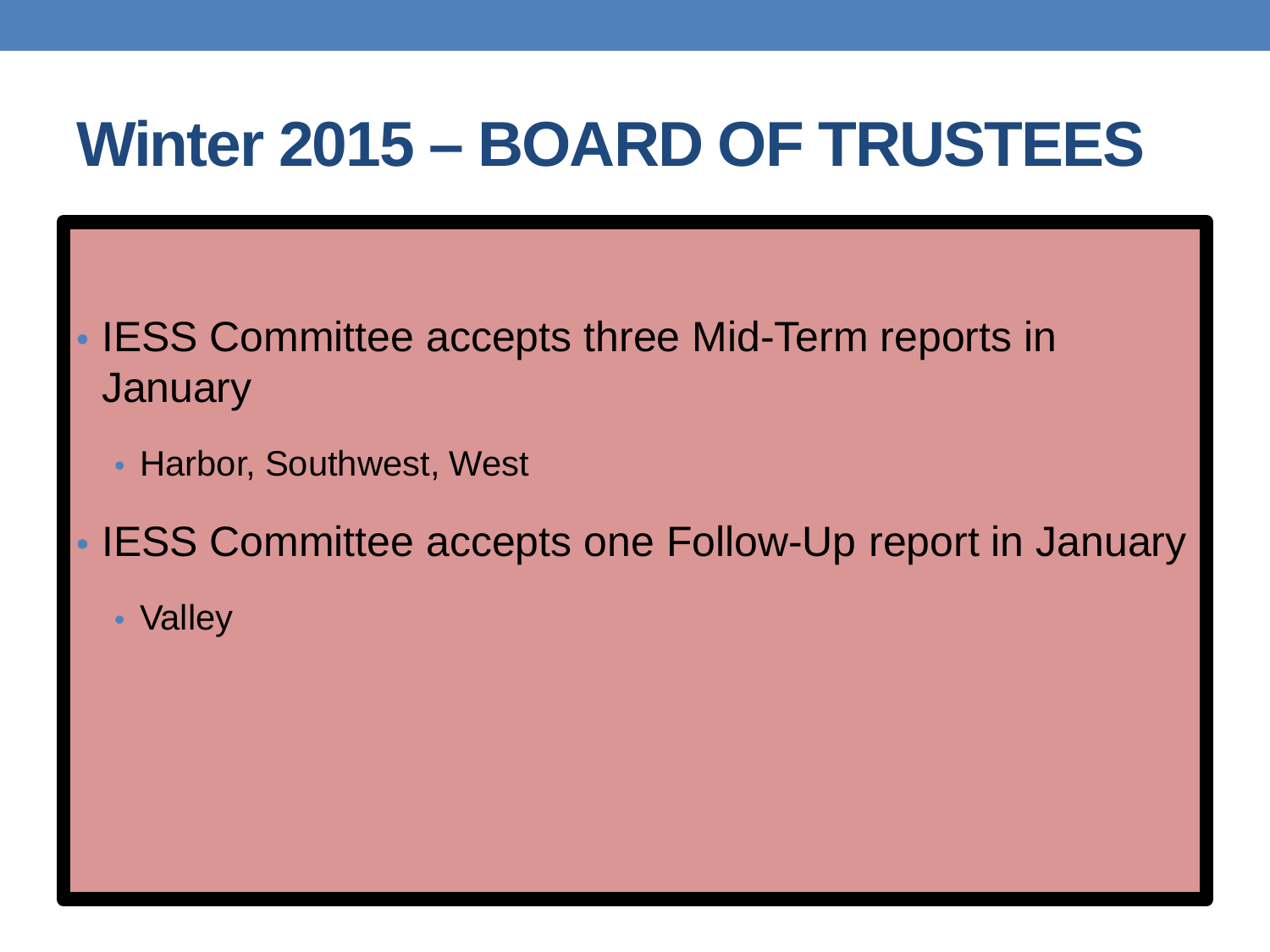#### **Winter 2015 – District Planning and Accreditation Committee (DPAC)**

- Update DPAC mission and membership
- Establish annual goals
- Continue review of LACCD Strategic Plan (DSP)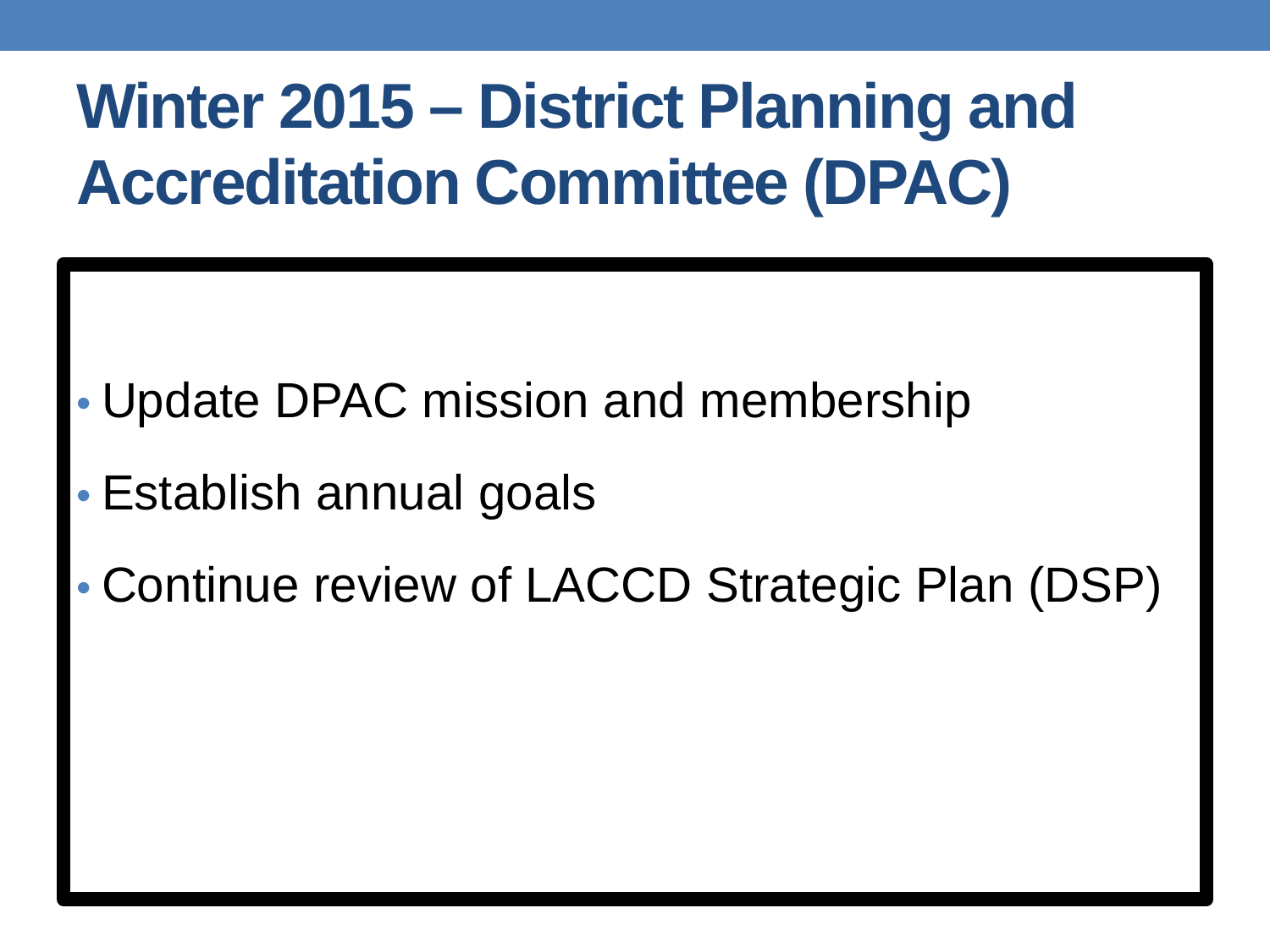#### **Winter 2015 – Educational Services Center (ESC)**

- Complete internal review of District Governance and Functions Handbook, Parts 1 & 2
- Finalize Service Area Outcomes (SAOs) for ESC units; conduct program review
- Begin development of online program review system for **ESC**
- Complete District evidence files; begin drafting Districtlevel responses to Standards III & IV
- Begin analysis of Student Survey